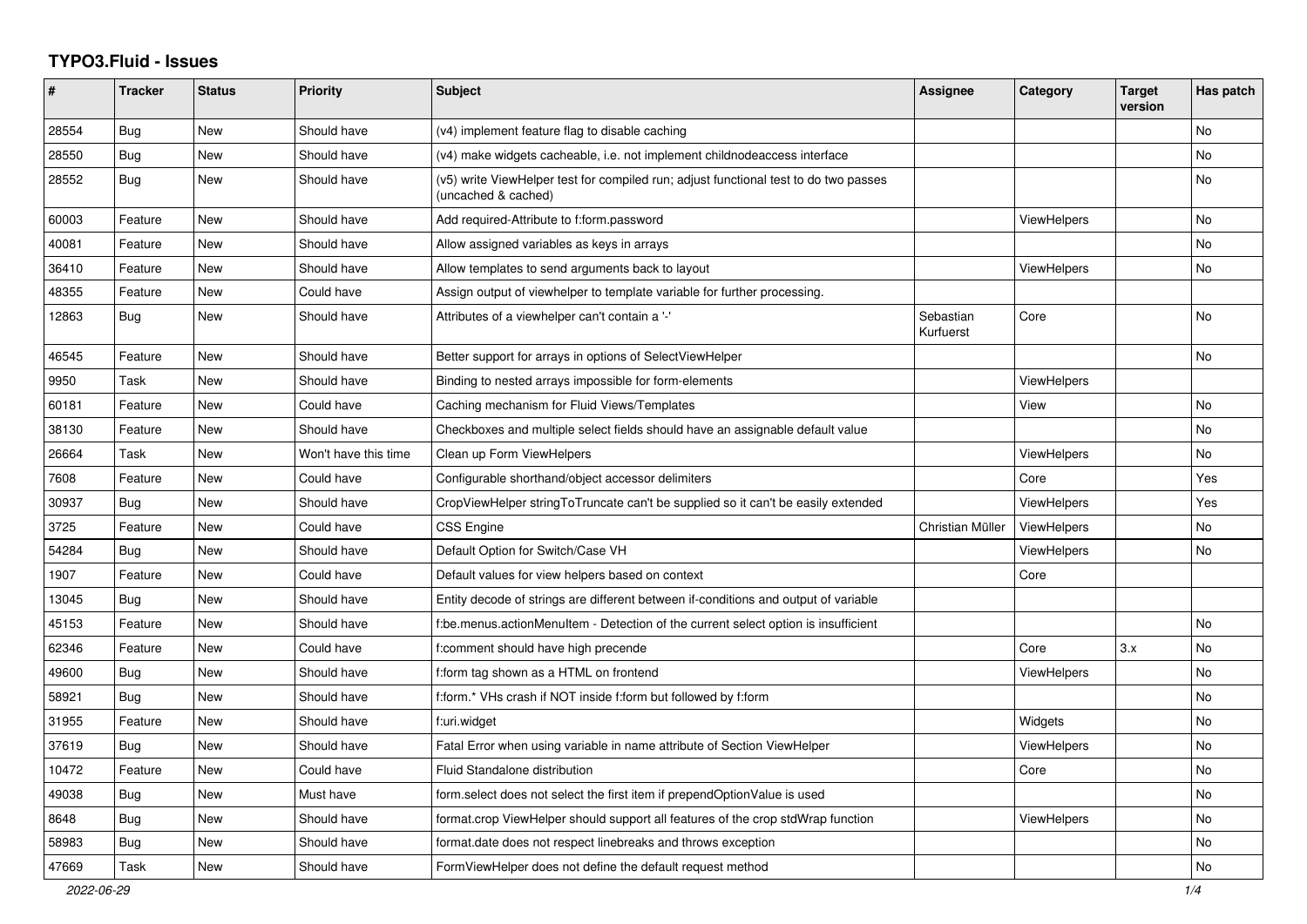| $\vert$ # | <b>Tracker</b> | <b>Status</b> | <b>Priority</b>      | <b>Subject</b>                                                                                         | <b>Assignee</b>       | Category    | <b>Target</b><br>version | Has patch |
|-----------|----------------|---------------|----------------------|--------------------------------------------------------------------------------------------------------|-----------------------|-------------|--------------------------|-----------|
| 45394     | Task           | New           | Should have          | Forwardport Unit test for standalone view                                                              |                       | View        |                          | <b>No</b> |
| 32035     | Task           | New           | Should have          | Improve fluid error messages                                                                           |                       | Core        |                          | Yes       |
| 4704      | Feature        | New           | Should have          | Improve parsing exception messages                                                                     |                       | Core        |                          |           |
| 28553     | Bug            | New           | Should have          | improve XHProf test setup                                                                              |                       |             |                          | No        |
| 56237     | Task           | New           | Should have          | in-line (Condition) View Helpers should not evaluate on parsing                                        |                       |             |                          | No        |
| 57885     | Bug            | New           | Must have            | Inputs are cleared from a second form if the first form produced a vallidation error                   |                       |             |                          | No        |
| 37095     | Feature        | New           | Should have          | It should be possible to set a different template on a Fluid TemplateView inside an<br>action          | Christopher<br>Hlubek |             |                          | No        |
| 51100     | Feature        | New           | Must have            | Links with absolute URI should have the option of URI Scheme                                           |                       | ViewHelpers |                          | No        |
| 27607     | Bug            | New           | Must have            | Make Fluid comparisons work when first element is STRING, second is NULL.                              |                       | Core        |                          | No        |
| 26658     | Task           | <b>New</b>    | Won't have this time | Make Form ViewHelpers consistent                                                                       |                       | ViewHelpers |                          | No        |
| 30555     | Feature        | New           | Could have           | Make TagBuilder more extensible                                                                        |                       | Core        |                          | No        |
| 28549     | Bug            | New           | Should have          | make widgets cacheable, i.e. not implement childnodeaccess interface                                   |                       |             |                          | No        |
| 42397     | Feature        | New           | Should have          | Missing viewhelper for general links                                                                   |                       |             |                          | No        |
| 40064     | Bug            | New           | Must have            | Multiselect is not getting persisted                                                                   |                       | ViewHelpers |                          | No        |
| 36559     | Feature        | New           | Could have           | New widget progress bar                                                                                |                       |             |                          | Yes       |
| 60271     | Feature        | New           | Should have          | Paginate viewhelper, should also support arrays                                                        |                       |             |                          | No        |
| 36655     | Bug            | New           | Should have          | <b>Pagination Links</b>                                                                                |                       | Widgets     |                          | No        |
| 45384     | Bug            | New           | Must have            | Persisted entity object in widget-configuration cannot be deserialized (after reload)                  |                       | Widgets     | 2.0.1                    | No        |
| 39936     | Feature        | New           | Should have          | registerTagAttribute should handle default values                                                      |                       | ViewHelpers |                          | No        |
| 42743     | Task           | New           | Should have          | Remove inline style for hidden form fields                                                             |                       |             |                          | No        |
| 43071     | Task           | New           | Should have          | Remove TOKENS for adding fallback teplates in B                                                        |                       |             |                          | No        |
| 43072     | Task           | New           | Should have          | Remove TOKENS for adding templates fallback in Backporter                                              |                       | View        |                          | No        |
| 54195     | Task           | <b>New</b>    | Should have          | Rename and move FormViewHelper's errorClass value, currently 'f3-form-error'                           | Adrian Föder          | ViewHelpers |                          | No        |
| 38369     | Bug            | New           | Must have            | Resource ViewHelpers should not fall back to request package                                           |                       | View        |                          | No        |
| 33215     | Feature        | New           | Should have          | RFC: Dynamic values in ObjectAccess paths                                                              |                       |             |                          | No        |
| 39990     | Bug            | New           | Should have          | Same form twice in one template: hidden fields for empty values are only rendered<br>once              |                       | Core        |                          | No        |
| 9514      | Feature        | New           | Should have          | Support explicit Array Arguments for ViewHelpers                                                       |                       |             |                          |           |
| 60856     | Bug            | New           | Must have            | Target attribute not supported by the form viewhelper                                                  |                       | ViewHelpers |                          | Yes       |
| 52591     | Bug            | New           | Should have          | The Pagination Widget broken for joined objects                                                        |                       |             |                          | No        |
| 10911     | Task           | New           | Should have          | Tx_Fluid_ViewHelpers_Form_AbstractFormViewHelper->renderHiddenIdentityField<br>should be more reliable |                       | ViewHelpers |                          | No        |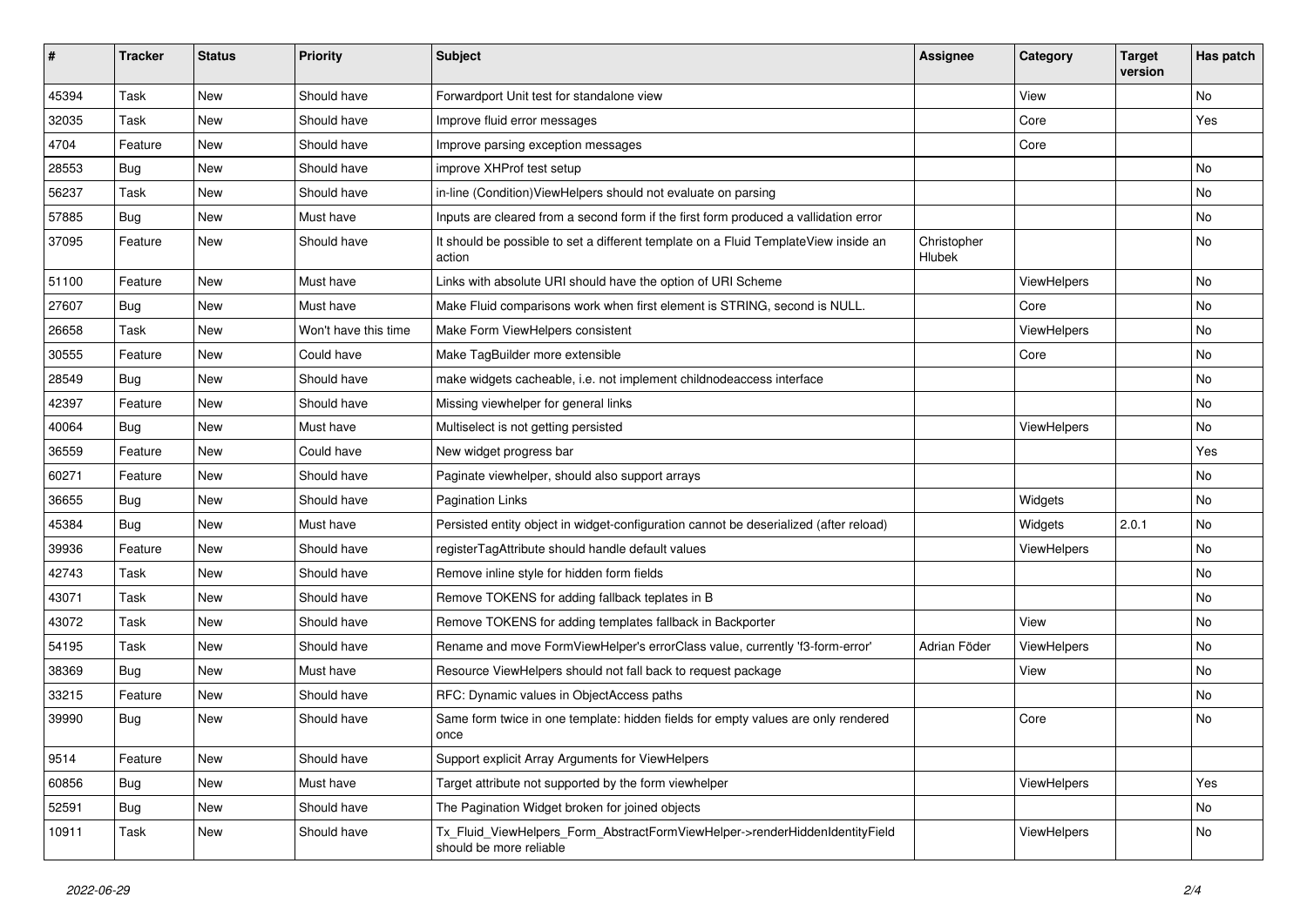| $\pmb{\sharp}$ | Tracker    | <b>Status</b>            | <b>Priority</b> | <b>Subject</b>                                                                      | <b>Assignee</b>             | Category    | <b>Target</b><br>version | Has patch |
|----------------|------------|--------------------------|-----------------|-------------------------------------------------------------------------------------|-----------------------------|-------------|--------------------------|-----------|
| 34309          | Task       | New                      | Could have      | Unknown ViewHelpers cause exception - should be handled more graceful               |                             | ViewHelpers |                          | No        |
| 3481           | Bug        | New                      | Should have     | Use ViewHelperVariableContainer in PostParseFacet                                   |                             | Core        |                          | No        |
| 33551          | Bug        | New                      | Must have       | View helper values break out of a partial scope                                     | Sebastian<br>Kurfuerst      | Core        |                          | No        |
| 51277          | Feature    | <b>New</b>               | Should have     | ViewHelper context should be aware of actual file occurrence                        |                             |             |                          | <b>No</b> |
| 52419          | Bug        | New                      | Should have     | Wrong PHPDocs notation for default value inline f:translate viewhelper              |                             |             | 2.0                      | <b>No</b> |
| 28551          | Bug        | Accepted                 | Should have     | (v4) backport VHTest                                                                | Sebastian<br>Kurfuerst      |             |                          | No        |
| 9005           | Feature    | Accepted                 | Could have      | Fluid Template Analyzer (FTA)                                                       | Sebastian<br>Kurfuerst      |             |                          |           |
| 5933           | Feature    | Accepted                 | Should have     | Optional section rendering                                                          | Sebastian<br>Kurfuerst      | ViewHelpers |                          | <b>No</b> |
| 3291           | Feature    | Needs<br>Feedback        | Should have     | Cacheable viewhelpers                                                               |                             |             |                          | No        |
| 36662          | Bug        | <b>Needs</b><br>Feedback | Should have     | Checked state isn't always correct when property is collection                      | Kevin Ulrich<br>Moschallski | ViewHelpers | 1.1.1                    | <b>No</b> |
| 45345          | Feature    | <b>Needs</b><br>Feedback | Should have     | Easy to use comments for fluid that won't show in output                            |                             |             |                          |           |
| 46289          | Bug        | Needs<br>Feedback        | Should have     | Enable Escaping Interceptor in XML request format                                   |                             | View        | 2.0.1                    | No        |
| 58862          | Bug        | Needs<br>Feedback        | Should have     | FormViewHelper doesn't accept NULL as value for \$arguments                         | Bastian<br>Waidelich        | ViewHelpers |                          | Yes       |
| 8491           | Task       | Needs<br>Feedback        | Should have     | link.action and uri.action differ in absolute argument                              | Karsten<br>Dambekalns       | ViewHelpers |                          | No        |
| 33394          | Feature    | Needs<br>Feedback        | Should have     | Logical expression parser for BooleanNode                                           | <b>Tobias Liebig</b>        | Core        |                          | No        |
| 33628          | Bug        | <b>Needs</b><br>Feedback | Must have       | Multicheckboxes (multiselect) for Collections don't work                            | Christian Müller            | ViewHelpers |                          | No        |
| 8989           | Feature    | <b>Needs</b><br>Feedback | Could have      | Search path for fluid template files                                                |                             | View        |                          | No        |
| 46091          | Task       | <b>Needs</b><br>Feedback | Should have     | Show source file name and position on exceptions during parsing                     |                             |             |                          | No        |
| 51239          | <b>Bug</b> | <b>Under Review</b>      | Must have       | AbstractViewHelper use incorrect method signature for "\$this->systemLogger->log()" | Adrian Föder                | Core        |                          | Yes       |
| 46257          | Feature    | <b>Under Review</b>      | Should have     | Add escape sequence support for Fluid                                               |                             | Core        |                          | No        |
| 43346          | Feature    | <b>Under Review</b>      | Should have     | Allow property mapping configuration via template                                   | Karsten<br>Dambekalns       | ViewHelpers | 2.1                      | No        |
| 52640          | Feature    | <b>Under Review</b>      | Should have     | Create an UnlessViewHelper as opposite to the IfViewHelper                          | Marc Neuhaus                |             |                          | No        |
| 52536          | <b>Bug</b> | <b>Under Review</b>      | Should have     | Errorclass not set if no property-attribute set                                     |                             |             |                          |           |